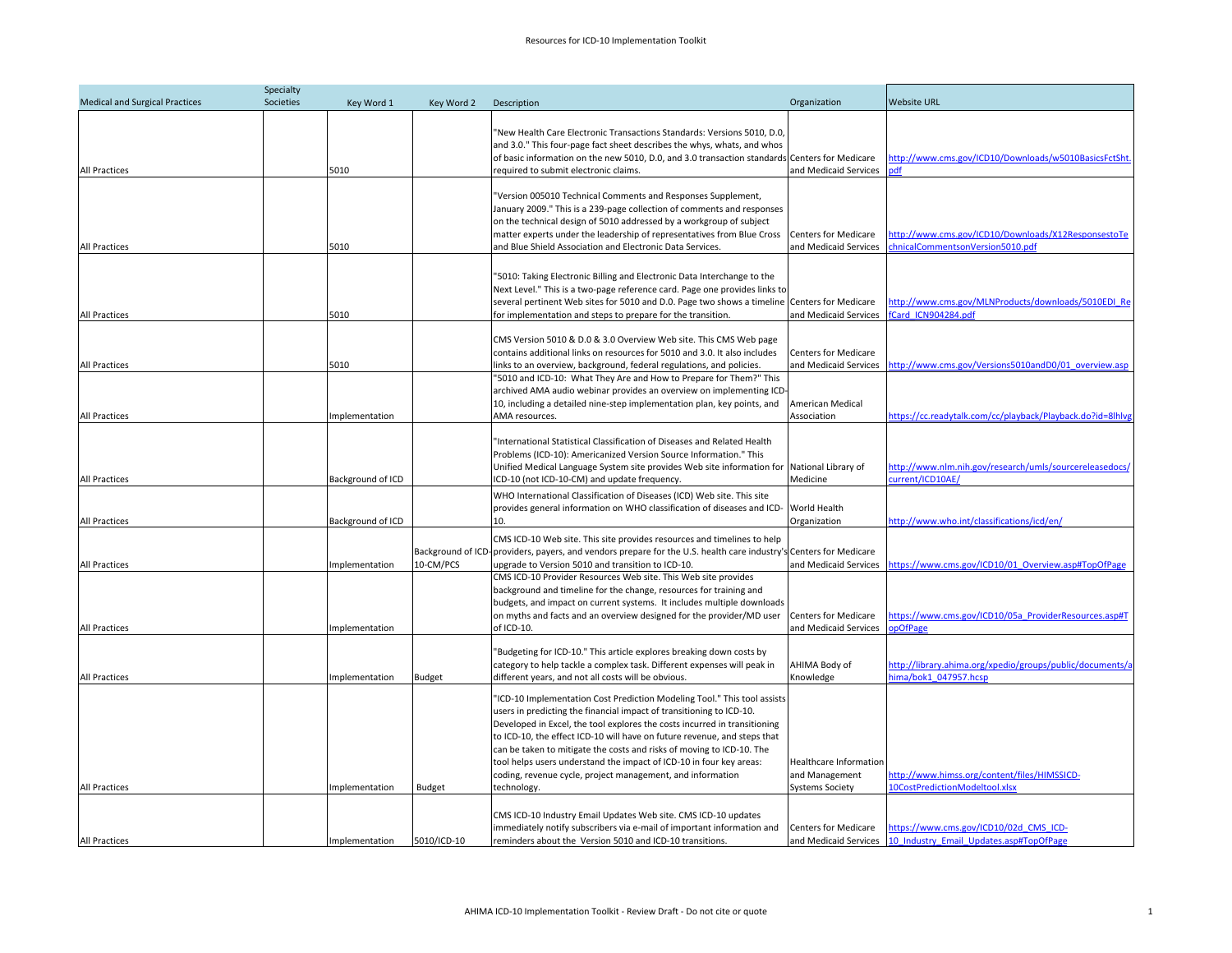| Specialty                             |                      |                                         |                                          |                                                                                                                                                                                                                                                                                                                          |                                                                               |                                                                                             |
|---------------------------------------|----------------------|-----------------------------------------|------------------------------------------|--------------------------------------------------------------------------------------------------------------------------------------------------------------------------------------------------------------------------------------------------------------------------------------------------------------------------|-------------------------------------------------------------------------------|---------------------------------------------------------------------------------------------|
| <b>Medical and Surgical Practices</b> | Societies            | Key Word 1                              | Key Word 2                               | Description                                                                                                                                                                                                                                                                                                              | Organization                                                                  | <b>Website URL</b>                                                                          |
| All Practices                         |                      | <b>Education and</b><br><b>Training</b> |                                          | AHIMA-Approved ICD-10-CM/PCS Trainers Web site. AHIMA-approved<br>ICD-10 trainers can be found at this web link. The list is divided by state<br>and whether the professional is approved for ICD-10-CM/PCS or ICD-10-<br>CM. Also included is a list of ambassadors that may be contacted to<br>discuss training needs. | AHIMA                                                                         | nttp://www.ahima.org/icd10/trainers.aspx                                                    |
|                                       |                      |                                         |                                          |                                                                                                                                                                                                                                                                                                                          |                                                                               |                                                                                             |
| All Practices                         |                      | ICD-10-CM/PCS                           | Development                              | AHIMA Code Set Maintenance Web site. This page provides an overview<br>of the maintenance process for code sets, industry and standards<br>activities, and links that pertain to code set maintenance.                                                                                                                   | AHIMA                                                                         | ttp://www.ahima.org/advocacy/codeddata.aspx                                                 |
| All Practices                         |                      | ICD-10-CM                               | Development                              | "Partial Freeze to ICD-9 and ICD-10 for Smoother Transition." This AMA<br>fact sheet provides education about important dates on code set<br>freezes.                                                                                                                                                                    | American Medical<br>Association                                               | http://www.ama-<br>assn.org/resources/doc/washington/freezing-icd9-icd10-fact-<br>sheet.pdf |
| All Practices                         |                      | Implementation                          | 5010/ICD-10                              | CMS Medicare Fee-for-Service Provider Resources Web site. This site<br>provides information and educational resources to providers on the<br>implementation and transition of ICD-10 and 5010 environment.                                                                                                               | <b>Centers for Medicare</b><br>and Medicaid Services                          | http://www.cms.gov/ICD10/06 MedicareFeeforServiceProvi<br>derResources.asp#TopOfPage        |
| All Practices                         |                      | CD-10-CM/PCS                            | Development                              | "Partial Code Freeze Prior to ICD-10 Implementation." This three-page<br>MedLearn article announces the ICD-9 and ICD-10 code freezes in effect<br>for 2012 and 2013.                                                                                                                                                    | <b>Centers for Medicare</b><br>and Medicaid Services                          | http://www.cms.gov/MLNMattersArticles/downloads/SE10<br>33.pdf                              |
| <b>All Practices</b>                  |                      | <b>Education and</b><br>Training        |                                          | "ICD-10 Implementation Information." This nine-page MedLearn article<br>covers the background, benefits, and structure of ICD-10-CM/PCS and<br>GEMS. It also includes a section titled "What to Do Now in Preparation<br>for ICD-10 Implementation?"                                                                     | <b>Centers for Medicare</b><br>and Medicaid Services                          | http://www.cms.gov/MLNMattersArticles/downloads/SE10<br>9.pdf                               |
| All Practices                         | Specialty<br>Society | Implementation                          | Clinical<br>Documentation<br>Improvement | "Ready Your CDI Staff for ICD-10 implementation." This article provides<br>guidance for implementation of ICD-10 for CDI staff.                                                                                                                                                                                          | <b>Association of Clinical</b><br>Documentation<br>Improvement<br>Specialists | ttp://www.hcpro.com/acdis/details.cfm?content_id=25795                                      |
| <b>All Practices</b>                  | Specialty<br>Society | Clinical<br>Documentation<br>mprovement | <b>MSDRGs</b>                            | "Column: What Impact Will ICD-10 Have on MS-DRG Payments?" This<br>article provides insight into the financial impact of ICD-10.                                                                                                                                                                                         | Association of Clinical<br>Documentation<br>Improvement<br><b>Specialists</b> | http://www.hcpro.com/acdis/details.cfm?content_id=25768                                     |
| All Practices                         | Specialty<br>Society | Implementation                          | Clinical<br>Documentation<br>Improvement | "News: Use OIG Compliance Tips for ICD-10 Implementation." This article Improvement<br>provides insight into the compliance aspect of ICD-10 implementation.                                                                                                                                                             | Association of Clinical<br>Documentation<br><b>Specialists</b>                | http://www.hcpro.com/acdis/details.cfm?content_id=25708                                     |
| All Practices                         |                      | mplementation                           | Clinical<br>Documentation<br>Improvement | Top Documentation Issues for ICD-10." This article discusses the top 10<br>documentation issues for ICD-10. They are diabetes mellitus, injuries,<br>drug underdosing,<br>cerebral infarctions, AMI, neoplasms, musculoskeletal conditions,<br>pregnancy, respiratory/vents, and ICD-10-PCS.                             | AHIMA Body of<br>Knowledge                                                    | http://library.ahima.org/xpedio/groups/public/documents/a<br>nima/bok1 049129.hcsp          |
| All Practices                         |                      | ICD-10-CM                               |                                          | International Classification of Diseases, Tenth Revision, Clinical<br>Modification (ICD-10-CM) Web site. The site provides a synopsis of the<br>background for ICD-10-CM.                                                                                                                                                | National Center for<br><b>Health Statistics</b>                               | http://www.cdc.gov/nchs/icd/icd10cm.htm                                                     |
| <b>All Practices</b>                  |                      | ICD-10-CM                               |                                          | 'ICD-10-CM Official Guidelines for Coding and Reporting, 2012." This<br>document outlines guidelines for coding and reporting using ICD-10-CM.                                                                                                                                                                           | National Center for<br><b>Health Statistics</b>                               | nttp://www.cdc.gov/nchs/data/icd10/10cmguidelines2012.<br>ndf                               |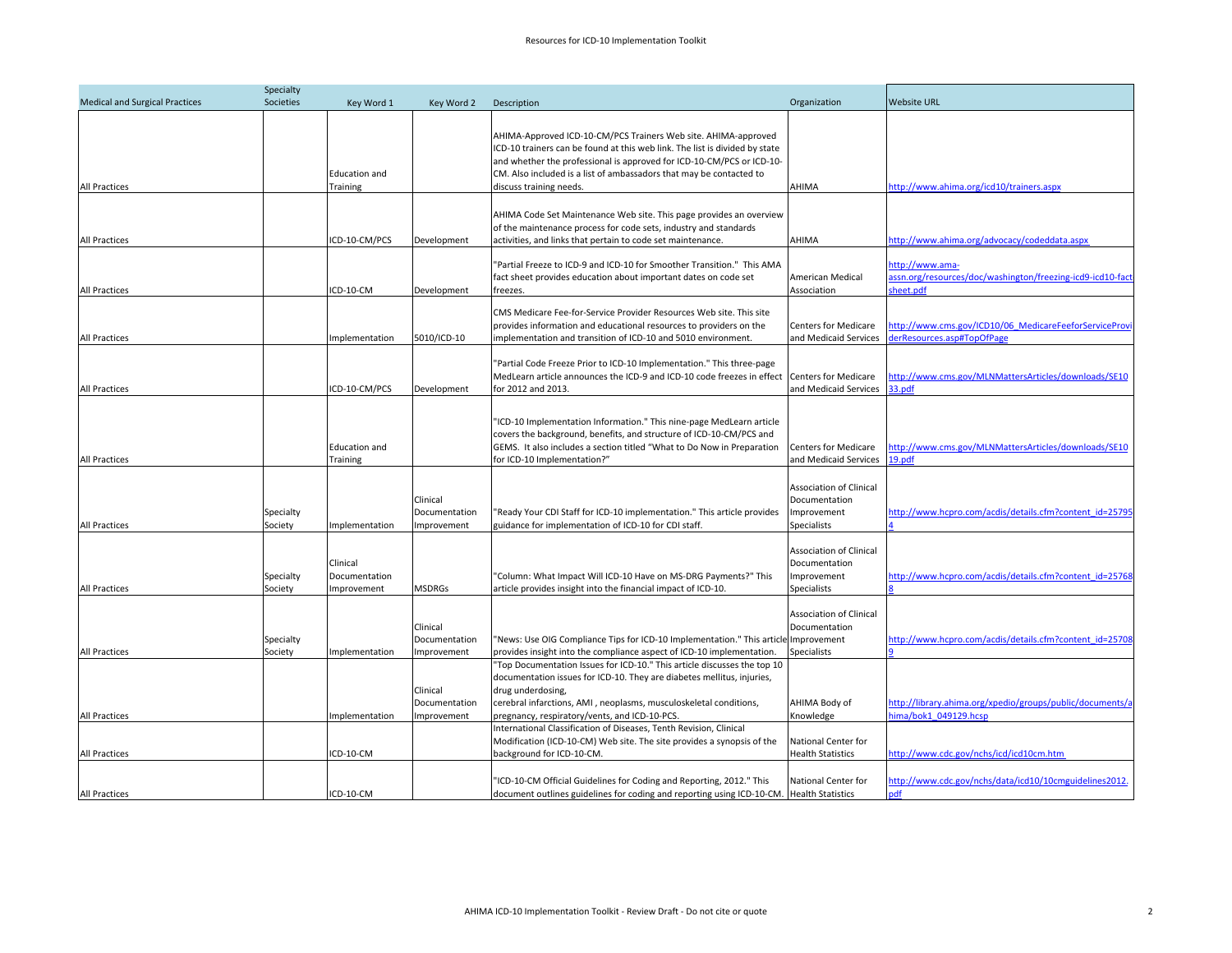|                                        | Specialty |                |                                  |                                                                                                                                                                                                                                                                                                                                                                                                                                                                                                                                                 |                                                      |                                                                                    |
|----------------------------------------|-----------|----------------|----------------------------------|-------------------------------------------------------------------------------------------------------------------------------------------------------------------------------------------------------------------------------------------------------------------------------------------------------------------------------------------------------------------------------------------------------------------------------------------------------------------------------------------------------------------------------------------------|------------------------------------------------------|------------------------------------------------------------------------------------|
| <b>Medical and Surgical Practices</b>  | Societies | Key Word 1     | Key Word 2                       | Description                                                                                                                                                                                                                                                                                                                                                                                                                                                                                                                                     | Organization                                         | <b>Website URL</b>                                                                 |
| <b>All Practices</b>                   |           | ICD-10-CM      | Mapping and<br>Legacy Data       | CMS 2012 ICD-10-CM and GEMs Web site. The 2012 ICD-10-CM files<br>contain information on the new diagnosis coding system, which is a<br>replacement for ICD-9-CM, Volumes 1 and 2. Files include coding<br>guidelines, list code descriptions, tables and index, reimbursement<br>mappings, and General Equivalence Mappings for ICD-10-CM.                                                                                                                                                                                                     | <b>Centers for Medicare</b><br>and Medicaid Services | http://www.cms.gov/ICD10/11b14 2012 ICD10CM and GE<br>Ms.asp#TopOfPage             |
| Practices Performing Inpatient Surgery |           | CD-10-PCS      |                                  | "ICD-10-PCS Root Operation Groups: Root Operations that Take Out<br>Some or All of a Body Part." This article is the first article in a series of<br>four articles that reviews the coding guidelines regarding root<br>operations. It explains excision, resection, detachment, destruction, and AHIMA Body of<br>extraction.                                                                                                                                                                                                                  | Knowledge                                            | http://library.ahima.org/xpedio/groups/public/documents/a<br>nima/bok1_046693.hcsp |
| Practices Performing Inpatient Surgery |           | CD-10-PCS      |                                  | 'ICD-10-PCS Root Operation Groups, Part 2: Root Operations that Take<br>Out Solids, Fluids, Gases from a Body Part, Involve Cutting or Separation<br>Only, and Put In OR put Back or Move Some OR All of a Body Part." This<br>article discusses the root operations of drainage, extirpation,<br>fragmentation, division, release, transplantation, reattach, transfer, and<br>reposition.                                                                                                                                                     | AHIMA Body of<br>Knowledge                           | http://library.ahima.org/xpedio/groups/public/documents/a<br>nima/bok1 046936.hcsp |
| Practices Performing Inpatient Surgery |           | ICD-10-PCS     |                                  | "ICD-10-PCS Root Operation Groups, Part 3: Root Operations That Alter<br>the Diameter/Route of a Tubular Body Part and That Define Other<br>Repairs." This article reviews the root operations of restriction,<br>occlusion, dilation, and bypass, as well as control and repair.                                                                                                                                                                                                                                                               | AHIMA Body of<br>Knowledge                           | http://library.ahima.org/xpedio/groups/public/documents/a<br>ima/bok1_047949.hcsp  |
| Practices Performing Inpatient Surgery |           | CD-10-PCS      |                                  | "ICD-10-PCS Root Operation Groups, Part 4: Root Operations That<br>Always Involve a Device, Involve Examination Only, or Define Other<br>Objectives." This article reviews the root operations of insertion,<br>replacement, supplement, change, removal, and revision. It also includes<br>a discussion on root operations that involve an examination, which are<br>inspection and mapping. The last portion of the article reviews the root<br>operations that define other objectives. Those terms are fusion,<br>alteration, and creation. | AHIMA Body of<br>Knowledge                           | http://library.ahima.org/xpedio/groups/public/documents/a<br>ima/bok1_048086.hcsp  |
| Practices Performing Inpatient Surgery |           | CD-10-PCS      | Mapping and<br>Legacy Data       | CMS 2012 ICD-10-PCS and GEMs Web site. The site provides the files<br>that contain information on the new procedure coding system, ICD-10-<br>PCS, which is a replacement for ICD-9-CM, Volume 3. Files include coding<br>guidelines, list code descriptions, and tables and index for ICD-10-PCS.                                                                                                                                                                                                                                              | <b>Centers for Medicare</b><br>and Medicaid Services | http://www.cms.gov/ICD10/11b15 2012 ICD10PCS.asp#To<br><b>OfPage</b>               |
| Practices Performing Inpatient Surgery |           | CD-10-PCS      |                                  | "2011AA ICD-10-PCS Source Information." This Unified Medical Language<br>System site provides information on the purpose, description,<br>metathesaurus scope, and update frequency of ICD-10-PCS.                                                                                                                                                                                                                                                                                                                                              | National Library of<br>Medicine                      | http://www.nlm.nih.gov/research/umls/sourcereleasedocs/<br>current/ICD10PCS/       |
| All Practices                          |           | mplementation  | 5010/ICD-10                      | CMS Implementation Planning Web site. The site contains downloads,<br>including "ICD-10/Version 5010 Industry Listening Session Summary,"<br>"CMS ICD-10 Planning Initial Summary of AHIMA Executive Report," "The<br>Centers for Medicare & Medicaid Services (CMS) ICD-10 Planning AHIMA Centers for Medicare<br>Report," and "CMS Impact Analysis."                                                                                                                                                                                          | and Medicaid Services                                | https://www.cms.gov/ICD10/04 CMSImplementationPlanni<br>ng.asp#TopOfPage           |
| All Practices                          |           | mplementation  | <b>Education and</b><br>Training | AHIMA ICD-TEN e-newsletter. This link provides an archived list of ICD-<br>TEN e-newsletters, which began in August 2010 and are typically<br>published once a month. These newsletters prepare readers for the<br>transition to ICD-10-CM/PCS. Each monthly issue contains top emerging<br>news, educational opportunities, practical information on coding with<br>the new ICD-10-CM/PCS, preparatory steps for implementation, and<br>more.                                                                                                  | AHIMA                                                | http://www.ahima.org/icd10/newsletters.aspx                                        |
| All Practices                          |           | Implementation |                                  | "Top 10 List: Phase 1, ICD-10-CM/PCS Implementation Plan Development<br>and Impact Assessment." This document provides a list of the 10 critical<br>steps in the first phase of implementation during the first quarter 2009-<br>second quarter 2011.                                                                                                                                                                                                                                                                                           | AHIMA Body of<br>Knowledge                           | http://library.ahima.org/xpedio/groups/public/documents/a<br>hima/bok1_048748.pdf  |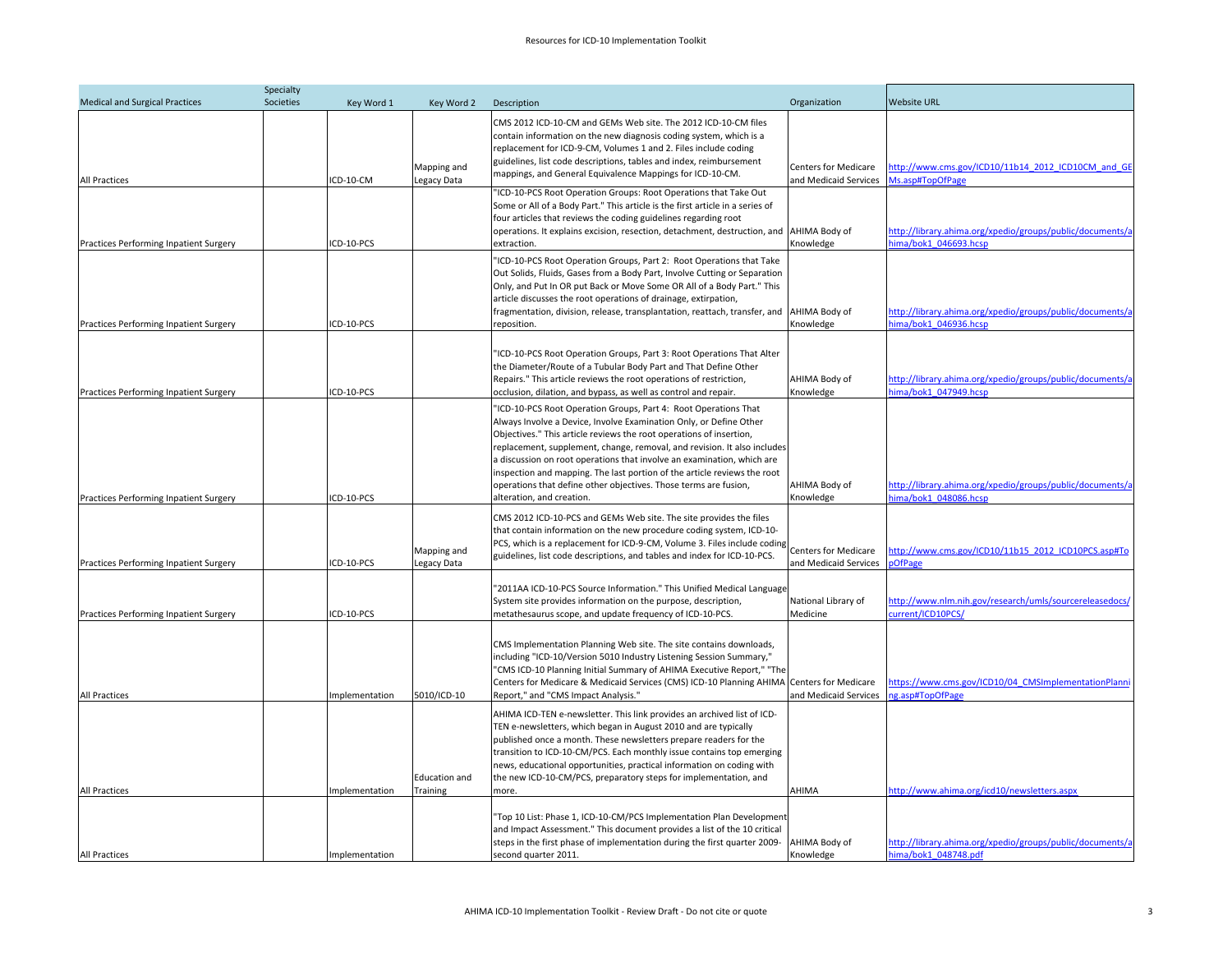| <b>Medical and Surgical Practices</b>        | Societies | Key Word 1                                         | Key Word 2  | Description                                                                                                                                                                                                                                                                                                                                                                                                                                                                                                        | Organization                                         | <b>Website URL</b>                                                                                                        |
|----------------------------------------------|-----------|----------------------------------------------------|-------------|--------------------------------------------------------------------------------------------------------------------------------------------------------------------------------------------------------------------------------------------------------------------------------------------------------------------------------------------------------------------------------------------------------------------------------------------------------------------------------------------------------------------|------------------------------------------------------|---------------------------------------------------------------------------------------------------------------------------|
| All Practices                                |           | Implementation                                     |             | "Appendix A: Planning for the ICD-10-CM Transition for LTC Facilities."<br>This article explains the needs of a facility and their ICD-10<br>implementation process. The four areas that should be considered are<br>financial resources, education/training needs, software/hardware<br>requirements, and compatibility with existing systems.                                                                                                                                                                    | AHIMA Body of<br>Knowledge                           | http://library.ahima.org/xpedio/groups/public/documents/a<br>ima/bok1_048119.hcsp                                         |
|                                              |           |                                                    |             | 'The Centers for Medicare & Medicaid Services (CMS) ICD-10 Planning<br>AHIMA Report." This 306-page report outlines the December 2009 CMS<br>meeting with healthcare industry representatives and the group's                                                                                                                                                                                                                                                                                                      | <b>Centers for Medicare</b>                          | nttps://www.cms.gov/ICD10/Downloads/ICD10 Initial Findi                                                                   |
| All Practices                                |           | Implementation                                     | 5010/ICD-10 | discussions on the transition to 5010 and ICD-10.                                                                                                                                                                                                                                                                                                                                                                                                                                                                  | and Medicaid Services                                | gs Report.pdf                                                                                                             |
| All Practices                                |           | Implementation                                     | 5010/ICD-10 | 'ICD-10/Version 5010 Industry Listening Session Summary." This three-<br>page document provides a summary of the December 8, 2009, CMS<br>meeting with healthcare industry leaders on the transition to 5010 and<br>CD-10.                                                                                                                                                                                                                                                                                         | <b>Centers for Medicare</b><br>and Medicaid Services | https://www.cms.gov/ICD10/Downloads/ICD-<br><b>LOIndustryListeningSessionSummary.pdf</b>                                  |
| All Practices                                |           | Implementation                                     | Medicaid    | CMS Medicaid Resources Web site. The site provides links to a 12-part<br>series of topics on ICD-10 for state Medicaid agencies.                                                                                                                                                                                                                                                                                                                                                                                   | <b>Centers for Medicare</b><br>and Medicaid Services | nttps://www.cms.gov/ICD10/07a MedicaidResources.asp                                                                       |
| All Practices                                |           | Implementation                                     | Medicaid    | 'State Medicaid ICD-10 Implementation Assistance Handbook." This 180-<br>page handbook covers the "nuts and bolts" of ICD-10 implementation<br>for state Medicaid agencies. It gives advice on organizing the actions<br>associated with the transition to ICD-10, outlines strategies and activities<br>to consider in each phase of the transition, and provides a timeline and<br>recommended next steps for CMS regional offices.                                                                              | Centers for Medicare<br>and Medicaid Services        | http://www.cms.gov/MedicaidInfoTechArch/downloads/Me<br>licaid ICD-10 Implementation Assistance Handbook.pdf              |
| All Practices                                |           | Implementation                                     | Medicaid    | CMS ICD-10 Training Segments Web site. This site provides 12<br>PowerPoint training segments developed by CMS on ICD-10 for state<br>Medicaid agencies. These segments provide a high level review of the<br>federal requirements and other aspects of ICD-10 implementation,<br>designed for state Medicaid mangers that focus on assessment and<br>planning.                                                                                                                                                     | <b>Centers for Medicare</b><br>and Medicaid Services | http://www.cms.gov/MedicaidInfoTechArch/07 ICD-<br>OTrainingSegments.asp                                                  |
| All Practices                                |           | Implementation                                     |             | Minnesota Health Information Management Association ICD-10 Web<br>site. The site provides tips on implementing ICD-10.                                                                                                                                                                                                                                                                                                                                                                                             | MNHIMA                                               | http://www.mnhima.org/whatsnew/whatsnew1.html                                                                             |
| All Practices                                |           | Implementation                                     | Medicaid    | Medicaid ICD-10 Implementation Assistance Launch Page. CMCS<br>developed the ICD-10 Implementation Assistance Navigation Tool to<br>help the state Medicaid agencies implement and understand ICD-10.<br>There are three types of assistance on this site: the Medicaid ICD-10<br>Implementation Assistance Handbook; training modules presented at<br>the Regional Office ICD-10 Training Workshops; and the ICD-10<br>Collaboration Site.                                                                        | Noblis and CMCS                                      | https://medicaidicd10.noblis.org/navigation/                                                                              |
|                                              |           |                                                    |             | 'Role-based Model for ICD-10." An AHIMA Web site developed to<br>identify key tasks and milestones that must be completed within specific<br>timeframes by specific organizations or specific roles within an                                                                                                                                                                                                                                                                                                      |                                                      |                                                                                                                           |
| <b>All Practices</b><br><b>All Practices</b> |           | Implementation<br><b>Education and</b><br>Training |             | organizations. It includes links to additional resources.<br>'Developing an ICD-10-CM/PCS Coder Training Strategy." This article<br>outlines how coding managers can ensure their coding staff have<br>sufficient foundational knowledge of the biomedical sciences; learn the<br>structure, organization, and unique features of ICD-10-CM/PCS; and<br>understand how to apply maps and crosswalks between ICD-9-CM and<br>ICD-10-CM/PCS. It is based on AHIMA's "Role-based Model for ICD-10<br>Implementation." | AHIMA<br>AHIMA Body of<br>Knowledge                  | http://www.ahima.org/icd10/role.aspx<br>http://library.ahima.org/xpedio/groups/public/documents/a<br>ima/bok1_048782.hcsp |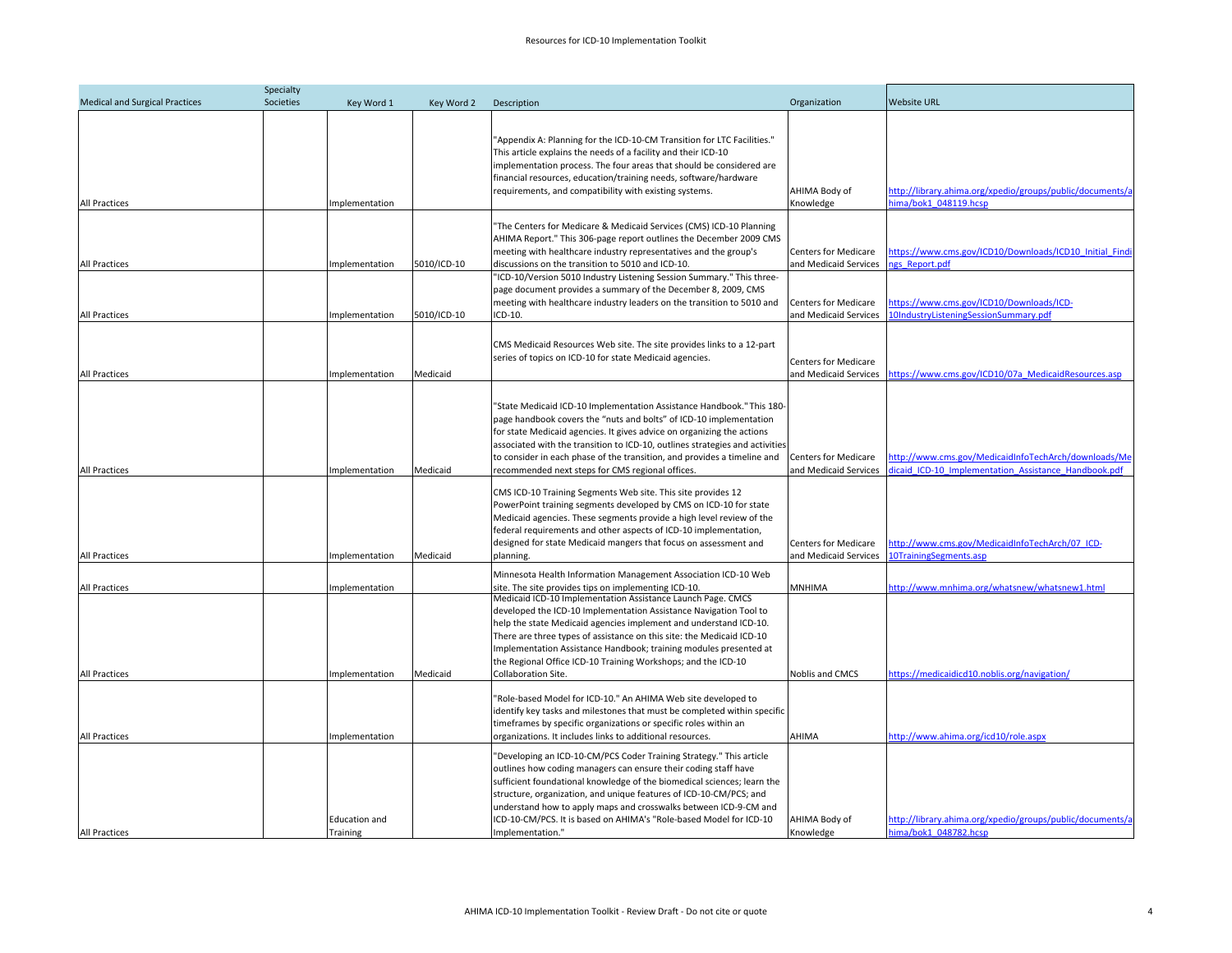|                                        | Specialty |                                                    |                |                                                                                                                                                                                                                                                                                                                                                                                                                                                                                                                                                                                                                                                                                                                                                                                                              |                                                                    |                                                                                                                                                                         |
|----------------------------------------|-----------|----------------------------------------------------|----------------|--------------------------------------------------------------------------------------------------------------------------------------------------------------------------------------------------------------------------------------------------------------------------------------------------------------------------------------------------------------------------------------------------------------------------------------------------------------------------------------------------------------------------------------------------------------------------------------------------------------------------------------------------------------------------------------------------------------------------------------------------------------------------------------------------------------|--------------------------------------------------------------------|-------------------------------------------------------------------------------------------------------------------------------------------------------------------------|
| <b>Medical and Surgical Practices</b>  | Societies | Key Word 1                                         | Key Word 2     | Description                                                                                                                                                                                                                                                                                                                                                                                                                                                                                                                                                                                                                                                                                                                                                                                                  | Organization                                                       | <b>Website URL</b>                                                                                                                                                      |
| Practices Performing Inpatient Surgery |           | CD-10-CM/PCS                                       | mplementation  | 'The Top 10 List: Phase 2, ICD-10-CM/PCS Implementation Preparation.<br>This document outlines tasks to help facilitate the process. The list is<br>intended to highlight key areas and should be used in tandem with the<br>more complete "ICD-10-CM/PCS Transition: Planning and Preparation<br>Checklist" at<br>www.ahima.org/ICD10. This brief resource identifies key tasks that must<br>be done in phase 2 of the implementation project, but the steps are not<br>necessarily listed in the order of completion. The tasks are all<br>interrelated and may need to be done simultaneously rather than<br>sequentially. HIM professionals should take an active leadership role in<br>this project by offering expertise and sharing resources with those<br>involved in ICD-10-CM/PCS implementation. | AHIMA Body of<br>Knowledge                                         | http://library.ahima.org/xpedio/groups/public/documents/a<br>hima/bok1_049100.pdf                                                                                       |
| Practices Performing Inpatient Surgery |           | ICD-10-CM/PCS                                      | mplementation  | 'ICD-10-CM/PCS Transition: Planning and Preparation Checklist." This<br>tool assists with ICD-10 implementation planning.                                                                                                                                                                                                                                                                                                                                                                                                                                                                                                                                                                                                                                                                                    | AHIMA Body of<br>Knowledge                                         | http://library.ahima.org/xpedio/groups/public/documents/a<br>hima/bok1_048737.pdf                                                                                       |
|                                        |           |                                                    |                |                                                                                                                                                                                                                                                                                                                                                                                                                                                                                                                                                                                                                                                                                                                                                                                                              |                                                                    |                                                                                                                                                                         |
| Practices Performing Inpatient Surgery |           | ICD-10-CM/PCS                                      | mplementation  | "From Point A to ICD: Successfully Implementing ICD-10-CM/PCS." This is<br>ree audio seminar from AHIMA. Product number AUDA033011.                                                                                                                                                                                                                                                                                                                                                                                                                                                                                                                                                                                                                                                                          | <b>AHIMA Store</b>                                                 | https://www.ahimastore.org/ProductDetailAudioSeminars.a<br>px?ProductID=15045                                                                                           |
| Practices Performing Inpatient Surgery |           | ICD-10-CM/PCS                                      | Implementation | 'ICD-10-CM/PCS Implementation Action Plan, 2011." This resource can<br>help with the ICD-10 implementation                                                                                                                                                                                                                                                                                                                                                                                                                                                                                                                                                                                                                                                                                                   | California Health<br>Information<br>Association                    | https://netforum.avectra.com/eweb/shopping/shopping.as<br>px?site=chia&shopsearch=&shopsearchcat=merchandise&p<br>ductcat=publications&prd key=06efc4c9-0ec4-4903-8f98- |
| All Practices                          |           | Implementation                                     | 5010/ICD-10    | CMS ICD-10 and Version 5010 Implementation Timelines Web site                                                                                                                                                                                                                                                                                                                                                                                                                                                                                                                                                                                                                                                                                                                                                | <b>Centers for Medicare</b><br>and Medicaid Services               | http://www.cms.gov/ICD10/03 ICD-<br>10andVersion5010ImplementationTimelines.asp#TopOfPag                                                                                |
| All Practices                          |           | Implementation                                     |                | 'Implementation Widget and Timelines." This tool assists the user in<br>identifying and taking action on the timeline benchmarks.                                                                                                                                                                                                                                                                                                                                                                                                                                                                                                                                                                                                                                                                            | <b>Centers for Medicare</b>                                        | and Medicaid Services http://www.browserspring.com/widgets/cms2/iframe.html                                                                                             |
| All Practices                          |           | Implementation                                     |                | "HIMSS ICD-10 PlayBook." The playbook provides critical information to<br>assist hospitals, ambulatory centers, practitioners, and their staff in<br>ransitioning to ICD-10.<br>'Crosswalk Options for Legacy Systems." Payers that are not ready to                                                                                                                                                                                                                                                                                                                                                                                                                                                                                                                                                         | Healthcare Information<br>and Management<br><b>Systems Society</b> | http://www.himss.org/ASP/topics ICD10Playbook.asp                                                                                                                       |
| <b>All Practices</b>                   |           | Mapping and<br>legacy data                         |                | migrate from legacy systems are looking at tactical solutions for making<br>their existing systems ICD-10 compliant in the near term. Most solutions<br>involve a crosswalk between old and new code sets, created from four<br>basic options.                                                                                                                                                                                                                                                                                                                                                                                                                                                                                                                                                               | AHIMA Body of<br>Knowledge                                         | http://library.ahima.org/xpedio/groups/public/documents/a<br>hima/bok1_049002.hcsp                                                                                      |
| All Practices                          |           | Mapping and<br>legacy data                         |                | Reading the Fine Print on ICD-10 Conversions." Automation is a major<br>help in converting to the ICD-10 code set, but it is not a magical solution.<br>In fact, skipping a human review of converted systems exposes an<br>organization to legal and financial risk.                                                                                                                                                                                                                                                                                                                                                                                                                                                                                                                                        | AHIMA Body of<br>Knowledge                                         | http://library.ahima.org/xpedio/groups/public/documents/a<br>hima/bok1 049003.hcsp                                                                                      |
| <b>All Practices</b>                   |           | Mapping and<br>legacy data                         |                | Crosswalking between ICD-9 and ICD-10." This fact sheet provides<br>detailed information on the uses of crosswalking and understanding of<br>GEMs.                                                                                                                                                                                                                                                                                                                                                                                                                                                                                                                                                                                                                                                           | American Medical<br>Association                                    | http://www.ama-<br>assn.org/resources/doc/washington/crosswalking-between-<br>cd-9-and-icd-10.pdf                                                                       |
| <b>All Practices</b>                   |           | Mapping and<br>legacy data                         | <b>MSDRGs</b>  | CMS ICD-10 MS-DRG Conversion Project Web site. This site provides<br>information on the project for using the General Equivalence Mappings<br>(GEMs) to convert the draft MS-DRGs v28.0 to ICD-10-CM and ICD-10-<br>PCS. In addition the draft ICD-10-CM/PCS MS-DRG V28 Definitions<br>Manual is provided.                                                                                                                                                                                                                                                                                                                                                                                                                                                                                                   | <b>Centers for Medicare</b><br>and Medicaid Services               | http://www.cms.gov/ICD10/17 ICD10 MS DRG Conversio<br>n Project.asp#TopOfPage                                                                                           |
| All Practices                          |           | <b>WHO</b>                                         |                | WHO ICD Revision Topic Advisory Groups Web site. The link pertains to<br>WHO and its topic advisory groups.<br>"Adaption of AHRQ Patient Safety Indicators for use in ICD-10                                                                                                                                                                                                                                                                                                                                                                                                                                                                                                                                                                                                                                 | World Health<br>Organization                                       | http://www.who.int/classifications/icd/TAGs/en/index.html                                                                                                               |
| <b>All Practices</b>                   |           | Quality and Patient Mapping and<br>Safety Measures | Legacy Data    | Administrative Data by an International Consortium." This 2008 study<br>discusses the conversions of patient safety indicators in the Australian<br>and German version of ICD-10. It provides some code examples based on Agency for Healthcare http://www.ahrq.gov/downloads/pub/advances2/vol1/Adv<br>the methodology they used.                                                                                                                                                                                                                                                                                                                                                                                                                                                                           | <b>Research and Quality</b>                                        | ances-Quan 52.pdf                                                                                                                                                       |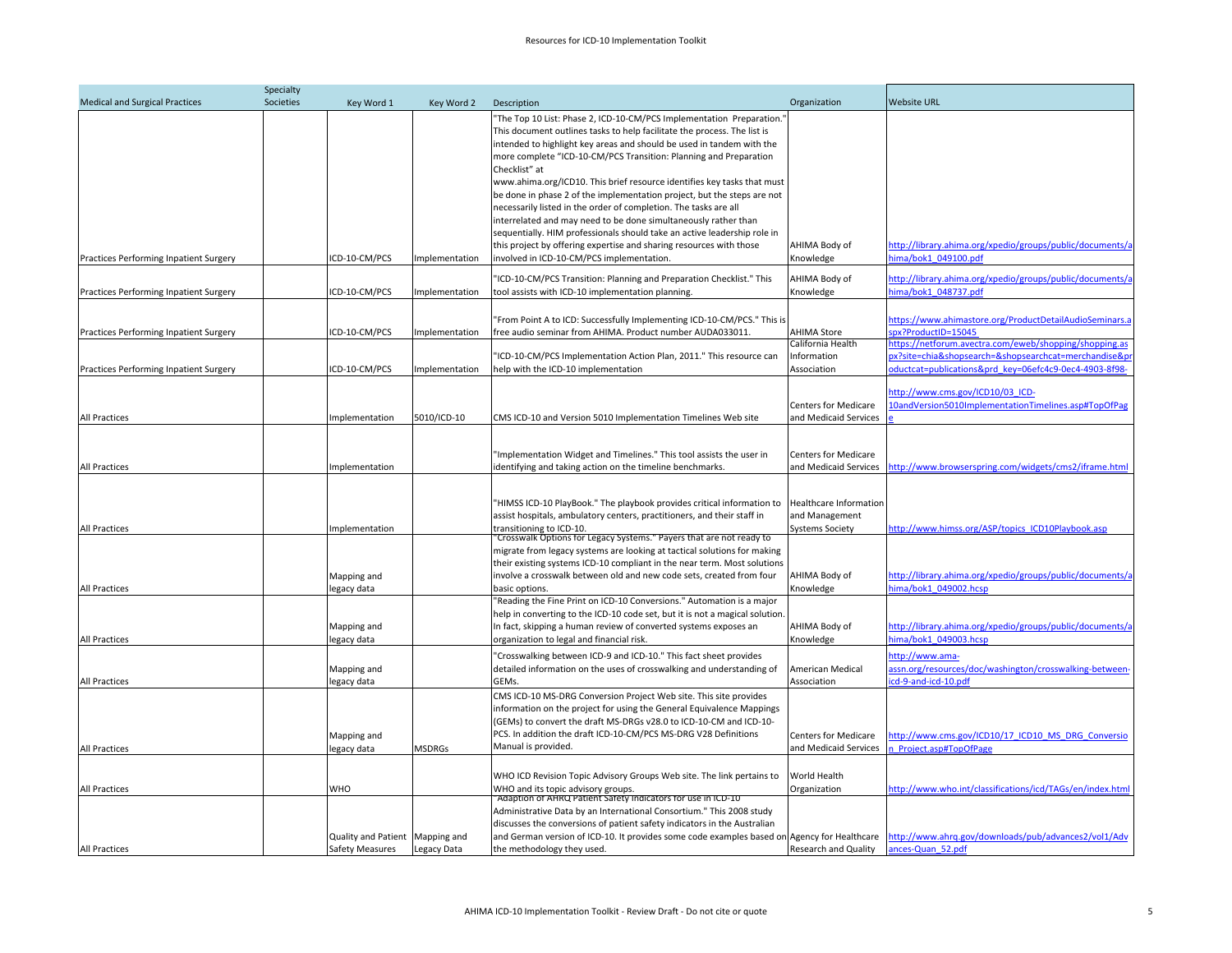|                                        | Specialty |                                                           |                |                                                                                                                                                                                                                                                                                                                                                                                                                                                                                                     |                                                      |                                                                                                                                        |
|----------------------------------------|-----------|-----------------------------------------------------------|----------------|-----------------------------------------------------------------------------------------------------------------------------------------------------------------------------------------------------------------------------------------------------------------------------------------------------------------------------------------------------------------------------------------------------------------------------------------------------------------------------------------------------|------------------------------------------------------|----------------------------------------------------------------------------------------------------------------------------------------|
| <b>Medical and Surgical Practices</b>  | Societies | Key Word 1                                                | Key Word 2     | Description                                                                                                                                                                                                                                                                                                                                                                                                                                                                                         | Organization                                         | <b>Website URL</b>                                                                                                                     |
| All Practices                          |           | Quality and Patient Mapping and<br>Safety Measures        | Legacy Data    | "ICD-9-CM to ICD-10-CM/PCS Conversion of AHRQ Quality Indicators:<br>Summary of Challenges and Recommendations for AHRQ." This paper<br>provides a review of ICD-10-CM/PCS and current quality indicators and<br>the challenges when current ICD-9-CM codes will not be a one-to-one<br>match.                                                                                                                                                                                                      | Agency for Healthcare<br><b>Research and Quality</b> | http://www.qualityindicators.ahrq.gov/modules                                                                                          |
|                                        |           |                                                           |                | "Re-engineering the Coding Workflow: Assessing Today with an Eye<br>toward Tomorrow." Coding is in the midst of profound change, which<br>makes this the best time to re-engineer coding workflow. Five steps help<br>HIM professionals assess and evolve coding workflows with an eye                                                                                                                                                                                                              | AHIMA Body of                                        | http://library.ahima.org/xpedio/groups/public/documents/a                                                                              |
| Practices Performing Inpatient Surgery |           | ICD-10-CM/PCS                                             | Implementation | toward tomorrow.                                                                                                                                                                                                                                                                                                                                                                                                                                                                                    | Knowledge                                            | ima/bok1_049040.hcsp                                                                                                                   |
| All Practices                          |           | mplementation                                             |                | "Growing ICD-10." There are two basic approaches to the ICD-10<br>transition: (1) a late, mad scramble to get systems converted before the<br>deadline; or (2) an intentional cultivation that uses the transition to<br>improve business processes, documentation, and clinical care. Three<br>organizations offer a picture of the latter approach.                                                                                                                                               | AHIMA Body of<br>Knowledge                           | http://library.ahima.org/xpedio/groups/public/documents/a<br>ima/bok1_049007.hcsp                                                      |
| All Practices                          |           | mplementation                                             |                | "All Together Now: Planning for ICD-10, ARRA, and the Affordable Care<br>Act." This article discusses the relationship of ICD-10 to other healthcare<br>initiatives such as ARRA and Affordable Care Act.                                                                                                                                                                                                                                                                                           | AHIMA Body of<br>Knowledge                           | http://library.ahima.org/xpedio/groups/secure/documents/<br>ahima/bok1_049000.hcsp                                                     |
| All Practices                          |           | Quality and Patient Mapping and<br><b>Safety Measures</b> | Legacy Data    | "Retooling Quality Measures for ICD-10."                                                                                                                                                                                                                                                                                                                                                                                                                                                            | AHIMA Body of<br>Knowledge                           | http://library.ahima.org/xpedio/groups/secure/documents/<br>ahima/bok1 047550.hcsp                                                     |
| All Practices                          |           | Implementation                                            |                | "CMS ICD-10 Planning" Initial Summary of AHIMA Executive Report." This<br>15-page report summarizes a more extensive AHIMA report chronicling<br>CMS business process that would be impacted by an ICD-10 transition.                                                                                                                                                                                                                                                                               | <b>Centers for Medicare</b><br>and Medicaid Services | https://www.cms.gov/ICD10/Downloads/AHIMASummary.p<br>ł۴                                                                               |
| All Practices                          |           | Implementation                                            | <b>Billing</b> | "Medicare Fee-For-Service (FFS) Claims Processing Guidance for<br>Implementing International Classification of Diseases, 10th Edition (ICD-<br>$10$ ."                                                                                                                                                                                                                                                                                                                                              | <b>Centers for Medicare</b><br>and Medicaid Services | http://www.cms.gov/MLNMattersArticles/downloads/MM7<br>192.pdf                                                                         |
| <b>All Practices</b>                   |           | <b>Quality and Patient</b><br>Safety Measures             |                | "Physician Quality Reporting System and ICD-10 Conversion Milestones.<br>This report provides conversion timeframes for the physician quality<br>reporting system (PQRS).                                                                                                                                                                                                                                                                                                                           | <b>Centers for Medicare</b><br>and Medicaid Services | https://www.cms.gov/PQRS/Downloads/PQRS and ICD-<br>10 Conversion Milestones05-10-11.pdf                                               |
| <b>All Practices</b>                   |           | <b>Quality and Patient</b><br><b>Safety Measures</b>      |                | 2012 ICD-10 Comment Period: March 15-April 16, 2012 Web site. On<br>March 15, 2012 NCQA will post the measures below for review and<br>comment. NCQA will post only tables of ICD-10 codes for review;<br>organizations must refer to HEDIS 2012 Volume 2: Technical<br>Specifications for the complete measure specifications.                                                                                                                                                                     | National Committee for<br><b>Quality Assurance</b>   | http://www.ncqa.org/tabid/1261/Default.aspx                                                                                            |
| <b>All Practices</b>                   |           | Quality and Patient Mapping and<br><b>Safety Measures</b> | Legacy Data    | "ICD-10-CM/PCS Coding Maintenance Operational Guide." This site<br>provides guidance to NQF, measure developers, and stewards on how to<br>prepare for the conversion of quality measures to ICD-10-CM/PCS. NQF<br>membership is required to access the full report. Abridged version is<br>available at no charge.                                                                                                                                                                                 |                                                      | http://www.qualityforum.org/Publications/2010/10/ICD-10-<br>National Quality Forum CM/PCS Coding Maintenance Operational Guidance.aspx |
| <b>All Practices</b>                   |           | <b>Regulatory Impact</b>                                  |                | "The Impact of ICD-10 on Non-Covered Entities." The ICD-10-CM/PCS<br>final rule requires HIPAA covered entities adopt the ICD-10-CM and ICD-<br>10-PCS code sets by October 1, 2013. Adoption is not required for<br>noncovered entities such as property and casualty insurance health<br>plans, workers' compensation programs, and disability insurance<br>programs that submit noncovered transactions like paper claims, quality AHIMA Body of<br>reporting, and patient assessment data sets. | Knowledge                                            | http://library.ahima.org/xpedio/groups/public/documents/a<br>hima/bok1_048535.hcsp                                                     |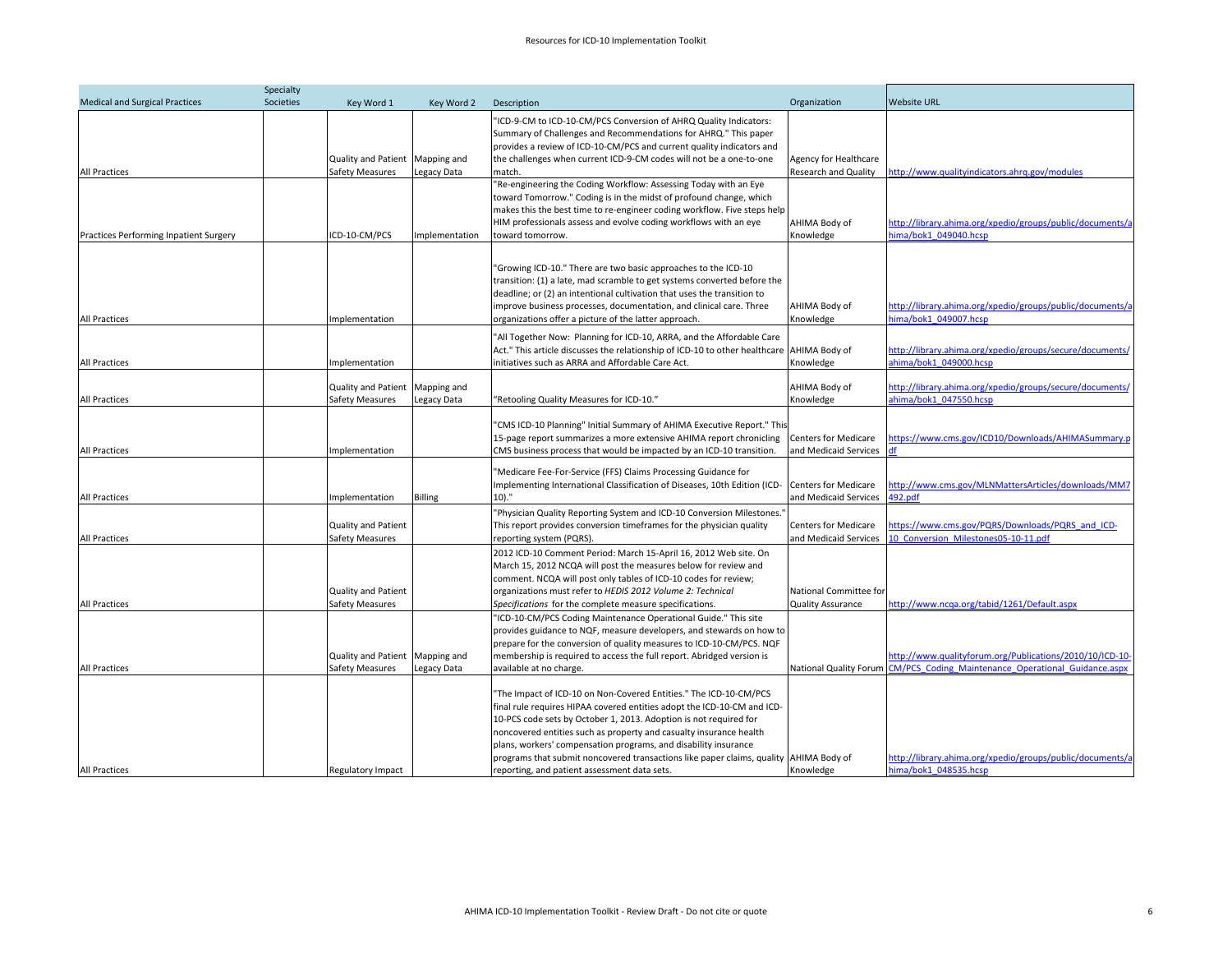| Specialty                             |                                                   |             |                                                                                                                                                                                                                                                                                                                                                                                                                                     |                                                      |                                                                                                                                                                                                                     |  |
|---------------------------------------|---------------------------------------------------|-------------|-------------------------------------------------------------------------------------------------------------------------------------------------------------------------------------------------------------------------------------------------------------------------------------------------------------------------------------------------------------------------------------------------------------------------------------|------------------------------------------------------|---------------------------------------------------------------------------------------------------------------------------------------------------------------------------------------------------------------------|--|
| <b>Medical and Surgical Practices</b> | Societies<br>Key Word 1                           | Key Word 2  | Description                                                                                                                                                                                                                                                                                                                                                                                                                         | Organization                                         | <b>Website URL</b>                                                                                                                                                                                                  |  |
|                                       |                                                   |             | "Changes Ahead in Data Standards." HIM professionals are most familiar<br>with the data standards mandated through HIPAA. However, the data<br>standard adoption process is also now part of the requirements for EHR<br>technology in the meaningful use program. Understanding the data<br>standards adoption process under HIPAA and the meaningful use<br>program can help HIM professionals prepare for and implement the data |                                                      |                                                                                                                                                                                                                     |  |
| All Practices                         | Regulatory Impact                                 |             | standards changes necessary to implement ICD-10-CM/PCS for each<br>initiative.                                                                                                                                                                                                                                                                                                                                                      | AHIMA Body of<br>Knowledge                           | http://library.ahima.org/xpedio/groups/secure/documents/<br>ahima/bok1_049006.hcsp                                                                                                                                  |  |
| All Practices                         | Regulatory Impact                                 |             | "Aligning ICD-10: Federal Initiatives Recognize the Value of Integration."<br>This article discusses the impact of ICD-10 on regulatory initiatives,<br>including HIPAA transactions, meaningful use and value-based<br>purchasing, and terminologies and classifications.                                                                                                                                                          | AHIMA Body of<br>Knowledge                           | http://library.ahima.org/xpedio/groups/secure/documents/<br>ahima/bok1 049012.hcsp                                                                                                                                  |  |
| All Practices                         | Regulatory impact                                 | 5010/ICD-10 | "HHS Modifies HIPAA Code Sets (ICD-10) and Electronic Transaction<br>Standards Overview." This is the CMS fact sheet of the final 1CD-10<br>implementation rule released on January 15, 2009.                                                                                                                                                                                                                                       | <b>Centers for Medicare</b><br>and Medicaid Services | https://www.cms.gov/apps/media/press/factsheet.asp?Cou<br>hter=3407&intNumPerPage=10&checkDate=&checkKey=2&<br>rchType=2&numDays=0&srchOpt=0&srchData=icd%252D1<br>&keywordType=All&chkNewsType=6&intPage=&showAll= |  |
|                                       |                                                   |             | CMS Statute and Regulations Web site. This site contains links to the                                                                                                                                                                                                                                                                                                                                                               | <b>Centers for Medicare</b>                          | https://www.cms.gov/ICD10/10a Statute Regulations.asp#                                                                                                                                                              |  |
| <b>All Practices</b>                  | Regulatory Impact                                 | 5010/ICD-10 | final rule and transitions and code sets regulations.<br>CMS Transactions and Code Set Regulations Web site. This site provides<br>the final rules for the standards for electronic transactions and the ICD-                                                                                                                                                                                                                       | and Medicaid Services<br><b>Centers for Medicare</b> | opOfPage<br>https://www.cms.gov/TransactionCodeSetsStands/02 Trans                                                                                                                                                  |  |
| All Practices                         | <b>Regulatory Impact</b>                          | 5010/ICD-10 | 10 final rule. It also provides additional downloads.<br>ICD-10 Implementation Handbooks. CMS has developed four<br>implementation handbooks as additional resources to assist the<br>healthcare industry with the transition from ICD-9 to ICD-10 codes. Each Centers for Medicare                                                                                                                                                 | and Medicaid Services                                | ctionsandCodeSetsRegulations.asp<br>http://www.cms.gov/ICD10/02b Latest News.asp#TopOfPa                                                                                                                            |  |
| All Practices<br>All Practices        | Implementation<br>Final rule, 5010                |             | guide provides detailed information for planning and executing the ICD-<br>"Health Insurance Reform; Modifications to the Health Insurance<br>Portability and Accountability Act (HIPAA); Final Rules." This is the link to<br>the Federal Register on the final rule for version 5010 published January<br>16, 2009, 34 pages.                                                                                                     | and Medicaid Services<br>Federal Register            | e<br>http://edocket.access.gpo.gov/2009/pdf/E9-740.pdf                                                                                                                                                              |  |
| All Practices                         | Final Rule, ICD-10                                |             | "HIPAA Administrative Simplification: Modifications to Medical Data<br>Code Set Standards to Adopt ICD-10-CM andICD-10-PCS." This link is to<br>the 35-page Federal Register containing the final rule for ICD-10<br>published January 16, 2009.                                                                                                                                                                                    | <b>Federal Register</b>                              | http://edocket.access.gpo.gov/2009/pdf/E9-743.pdf                                                                                                                                                                   |  |
| <b>All Practices</b>                  | <b>Education and</b><br><b>Training</b>           |             | AHIMA Recertification Web site. This link outlines the standards for<br>recertification as documented by CCHIIM. Each AHIMA credential is<br>listed along with the ICD-10-CM/PCS requirements for continuing<br>education.                                                                                                                                                                                                          | AHIMA                                                | http://www.ahima.org/certification/recertification.aspx                                                                                                                                                             |  |
|                                       |                                                   |             | "Coding Injuries in ICD-10-CM." ICD-10-CM provides greater specificity in<br>coding injuries than ICD-9-CM. While many of the coding guidelines for<br>injuries remain the same as ICD-9-CM, ICD-10-CM does include some                                                                                                                                                                                                            | AHIMA Body of                                        | http://library.ahima.org/xpedio/groups/public/documents/a                                                                                                                                                           |  |
| All Practices                         | CD-10-CM<br><b>Education and</b>                  |             | new features, such as seventh character extensions.<br>CMS Sponsored ICD-10 Teleconferences Web site. CMS has hosted a<br>variety of national provider education teleconferences regarding the<br>change from ICD-9 to ICD-10. The site provides the PDF files for all calls<br>and even podcasts for some of the calls that have been held on ICD-10-                                                                              | Knowledge<br><b>Centers for Medicare</b>             | ima/bok1 048533.hcsp                                                                                                                                                                                                |  |
| All Practices                         | Training                                          |             | CM or PCS.<br>CMS Latest News Web site. Site provides updates on activities and                                                                                                                                                                                                                                                                                                                                                     | and Medicaid Services<br><b>Centers for Medicare</b> | http://www.cms.gov/ICD10/Tel10/list.asp#TopOfPage<br>https://www.cms.gov/ICD10/02b Latest News.asp#TopOfP                                                                                                           |  |
| All Practices<br><b>All Practices</b> | mplementation<br><b>Education and</b><br>Training |             | educational opportunities, including national provider teleconferences.<br>"Get Body Smart." This is an online textbook about human anatomy and<br>physiology.                                                                                                                                                                                                                                                                      | and Medicaid Services<br>Get Body Smart              | http://www.getbodysmart.com/                                                                                                                                                                                        |  |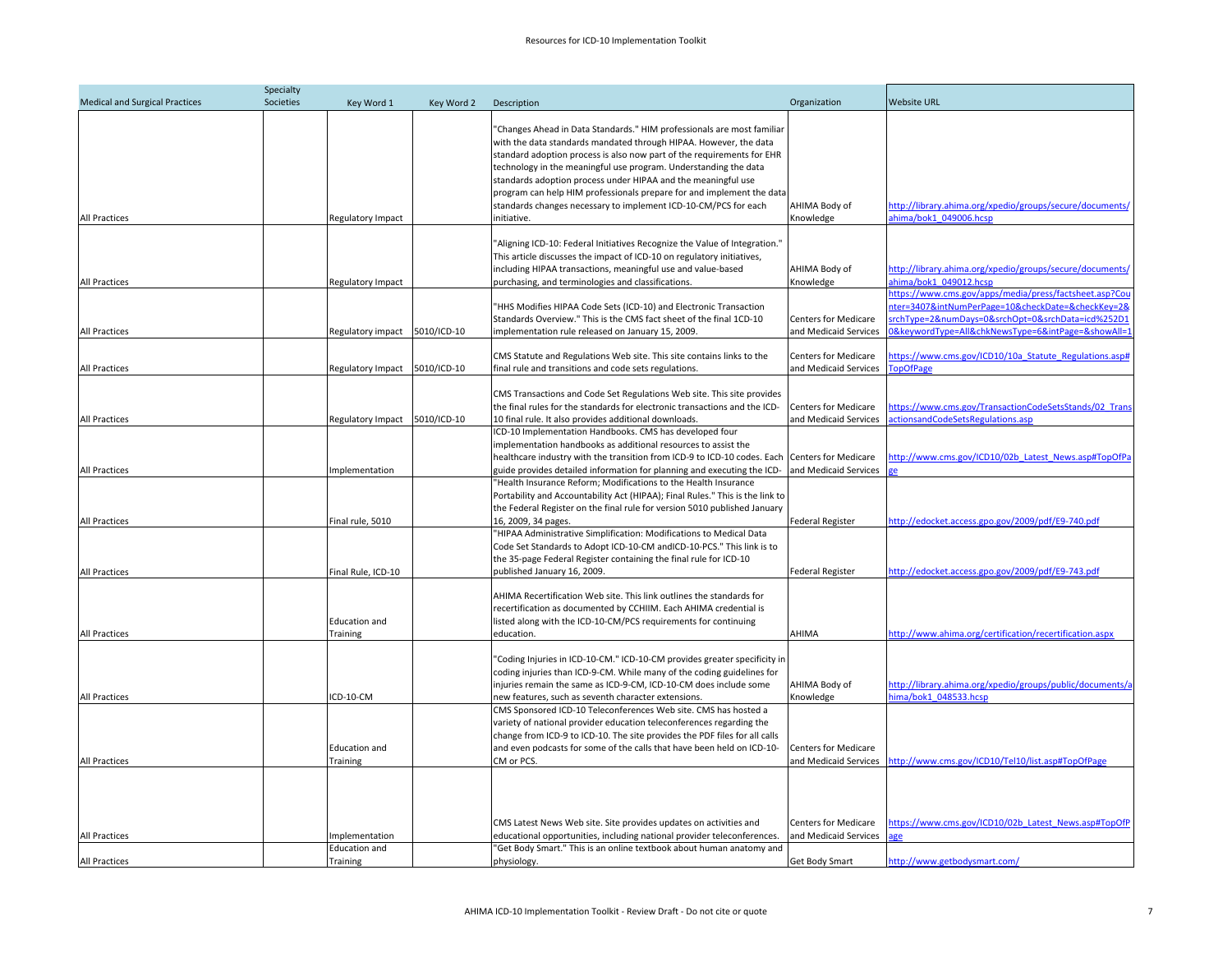| Specialty                             |                                   |                                                                                          |                                 |                                                                                                                                                                                                                                                                                                                                                                                                  |                                                                         |                                                                                                                                                                                                                                  |  |
|---------------------------------------|-----------------------------------|------------------------------------------------------------------------------------------|---------------------------------|--------------------------------------------------------------------------------------------------------------------------------------------------------------------------------------------------------------------------------------------------------------------------------------------------------------------------------------------------------------------------------------------------|-------------------------------------------------------------------------|----------------------------------------------------------------------------------------------------------------------------------------------------------------------------------------------------------------------------------|--|
| <b>Medical and Surgical Practices</b> | Societies                         | Key Word 1                                                                               | Key Word 2                      | Description                                                                                                                                                                                                                                                                                                                                                                                      | Organization                                                            | <b>Website URL</b>                                                                                                                                                                                                               |  |
| <b>All Practices</b>                  | Specialty<br>Society              | Implementation                                                                           | Background of ICD-<br>10-CM/PCS | "ICD-10 Checklist."                                                                                                                                                                                                                                                                                                                                                                              | American Medical<br>Association                                         | http://www.ama-assn.org/resources/doc/washington/icd10-<br>hecklist.pdf                                                                                                                                                          |  |
| All Practices                         | Specialty<br>Society              | Implementation                                                                           | ICD-10-CM                       | 'ICD-10 Project Plan Template" under AMA Educational Resources.                                                                                                                                                                                                                                                                                                                                  | American Medical<br>Association                                         | http://www.ama-assn.org/ama/pub/physician-<br>resources/solutions-managing-your-practice/coding-billing-<br>nsurance/hipaahealth-insurance-portability-accountability-<br>act/transaction-code-set-standards/icd10-code-set.page |  |
| All Practices                         | Specialty<br>Society              | Implementation                                                                           | 10-CM/PCS                       | Background of ICD-"ICD-10 101: What It Is and Why It's Being Implemented." This a fact<br>sheet defines ICD-10-CM and PCS why it is being implemented.                                                                                                                                                                                                                                           | American Medical<br>Association                                         | http://www.ama-assn.org/resources/doc/washington/icd10-<br>overview-fact-sheet.pdf                                                                                                                                               |  |
| <b>All Practices</b>                  | Specialty<br>Society              | <b>Education and</b><br>Training                                                         | 10-CM/PCS                       | Background of ICD- <sup>1</sup> The Differences between ICD-9 and ICD-10." This fact sheet explains the American Medical<br>key differences between the two code sets and provides examples.                                                                                                                                                                                                     | Association                                                             | http://www.ama-assn.org/resources/doc/washington/icd10-<br>cd9-differences-fact-sheet.pdf                                                                                                                                        |  |
| All Practices                         | Specialty<br>Society              | Implementation                                                                           | ICD-10-CM                       | 'Implementing ICD-10 in Your Practice--Part One." This fact sheet<br>provides information, guidance, and checklists to implement ICD-10 with<br>important lists of questions to consider.                                                                                                                                                                                                        | American Medical<br>Association                                         | http://www.ama-assn.org/resources/doc/washington/icd10-<br>practice-implementation-part-1.pdf                                                                                                                                    |  |
| All Practices                         | Specialty<br>Society              | Implementation                                                                           | ICD-10-CM                       | "Implementing ICD-10 in Your Practice- Part 2." This fact sheet continues American Medical<br>to provide information on system changes and training staff.                                                                                                                                                                                                                                       | Association                                                             | http://www.ama-assn.org/resources/doc/washington/icd10-<br>practice-implementation-part-2.pdf                                                                                                                                    |  |
| All Practices                         | Specialty<br>Society              | Implementation                                                                           | CD-10-CM                        | 'Testing Your Readiness for ICD-10." This fact sheet explains the testing<br>(internal and external) needed for implementation of the ICD-10 code<br>set.                                                                                                                                                                                                                                        | American Medical<br>Association                                         | http://www.ama-assn.org/resources/doc/washington/icd-<br>10-readiness-testing.pdf                                                                                                                                                |  |
| <b>All Practices</b>                  | Specialty<br>Society              | Implementation                                                                           | ICD-10-CM                       | 'ICD-10 Timeline: Meeting the Compliance Date." This fact sheet<br>provides steps for implementation of ICD-10 by October 1, 2013, and<br>advice post implementation.                                                                                                                                                                                                                            | American Medical<br>Association                                         | http://www.ama-assn.org/resources/doc/washington/icd10-<br>timeline-fact-sheet.pdf                                                                                                                                               |  |
| <b>All Practices</b>                  | Specialty<br>Society              | Implementation                                                                           | ICD-10-CM                       | 'Preparing for the Conversion from ICD-9 to ICD-10: What You Need to<br>Be Doing Today." This nine-page article provides advice on<br>implementation including changes to clinical and administrative systems<br>reasons to convert now, advice on preparation including communication<br>with vendors, billing services, payers, work flow, business processes,<br>staff training, and testing. | American Medical<br>Association                                         | http://www.ama-<br>assn.org/resources/doc/washington/preparing-for-the-<br>conversion-from-ICD9-ICD10.pdf                                                                                                                        |  |
| All Practices                         | Specialty<br>Society<br>Specialty | American<br>Association of<br>Orthopaedic<br>Surgeons<br>American Clinical<br>Laboratory | ICD-10-CM                       | ICD-10 search on the American Association of Orthopaedic Surgeons<br>Web site. The site provides links to other sites and articles on ICD-10.<br>CD-10 search on American Clinical Laboratory Association Web site. This                                                                                                                                                                         | American Association<br>of Orthopaedic<br>Surgeons<br>American Clinical | http://www3.aaos.org/search/search.asp?client=my collecti<br>on&site=my_collection&output=xml&ie=&lr=&q=ICD-<br>10&btnG=Search                                                                                                   |  |
| <b>All Practices</b>                  | Society                           | Association                                                                              | ICD-10-CM                       | site provides documents relating to ICD-10.                                                                                                                                                                                                                                                                                                                                                      |                                                                         | Laboratory Association http://www.acla.com/icd-10                                                                                                                                                                                |  |
| <b>All Practices</b>                  | Specialty<br>Society              | American<br>Optometric<br>Association                                                    | ICD-10-CM                       | ICD-10 search on the American Optometric Association Web site. This<br>site provides several links for additional ICD-10 information, including<br>links to CMS and podcast information.                                                                                                                                                                                                         | American Optometric<br>Association                                      | http://www.aoa.org/x15504.xml                                                                                                                                                                                                    |  |
| <b>All Practices</b>                  | Specialty<br>Society              | American Physical<br>Therapy Association ICD-10-CM                                       |                                 | CD-10 search on American Physical Therapy Association Web site. ICD-<br>10 information includes links to CMS; online education through WHO,<br>and comments on the proposed rule.                                                                                                                                                                                                                | <b>American Physical</b><br><b>Therapy Association</b>                  | http://www.apta.org/search.aspx?q=ICD-10/                                                                                                                                                                                        |  |